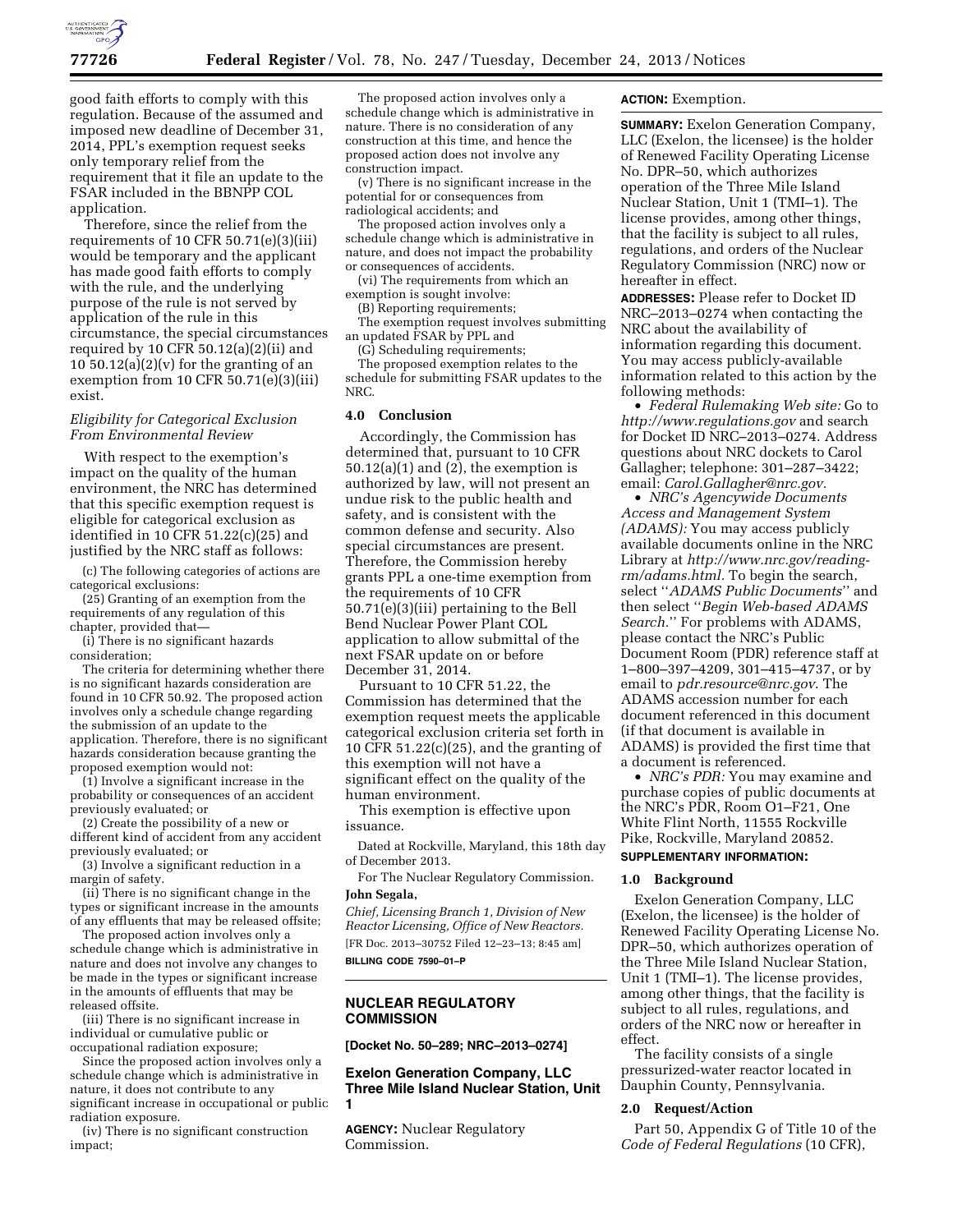''Fracture Toughness Requirements,'' specifies fracture toughness requirements for ferritic materials of pressure-retaining components of the reactor coolant pressure boundary of light water nuclear power reactors to provide adequate margins of safety during any condition of normal operation, including anticipated operational occurrences and system hydrostatic tests, to which the pressure boundary may be subjected over its service lifetime. Section 50.61, ''Fracture toughness requirements for protection against pressurized thermal shock [PTS] events,'' provides fracture toughness requirements for protection against PTS events. By letter dated December 14, 2012, (ADAMS) Accession No. ML12353A319), as supplemented by letters dated January 31, 2013, and August 13, 2013, (ADAMS Accession Nos. ML13032A312 and ML13232A214, respectively), Exelon proposed exemptions from portions of the requirements of 10 CFR Part 50, Appendix G and 10 CFR 50.61, to revise certain TMI–1 reactor pressure vessel (RPV) initial (unirradiated) properties using AREVA Non-Proprietary Topical Report (TR) BAW–2308, Revisions 1A and 2A, "Initial  $RT<sub>NDT</sub>$  [nil-ductility reference temperature] of Linde 80 Weld Materials.''

The licensee requested an exemption from portions of 10 CFR Part 50, Appendix G, to replace the required use of the existing Charpy V-notch  $(C_v)$  and drop weight-based methodology and allow the use of an alternate methodology to incorporate the use of fracture toughness test data for evaluating the integrity of the TMI–1 Linde 80 weld materials in the RPV beltline. This request for exemption is based on the use of the 1997 and 2002, editions of American Society for Testing and Materials (ASTM) Standard Test Method E 1921 (ASTM E 1921), ''Standard Test Method for Determination of Reference Temperature  $T_0$ , for Ferritic Steels in the Transition Range,'' and American Society for Mechanical Engineering (ASME), *Boiler and Pressure Vessel Code* (Code), Code Case N–629, ''Use of Fracture Toughness Test Data to Establish Reference Temperature for Pressure Retaining Materials, Section III, Division 1, Class 1.'' Specifically, 10 CFR Part 50, Appendix G(II)(D)(i), requires that the nil-ductility reference temperature  $(RT<sub>NDT</sub>)$  be evaluated according to the procedures in the ASME Code, Section III, Division 1, ''Rules for Construction of Nuclear Power Plant Components,'' Paragraph NB–2331, ''Material for Vessels.'' These

procedures require the use of a methodology based on drop weight tests  $(NB-2331(a)(1))$  and  $C_v$  test data (NB-2331(a)(2)). In addition, 10 CFR Part 50, Appendix G,(I)(A) requires the use of methods equivalent to Appendix G to ASME Section XI, Division 1, ''Rules for Inservice Inspection of Nuclear Power Plant Components,'' which specifies the use of values that have been determined using Cv and drop weight tests described above. Therefore, an exemption from portions of 10 CFR Part 50, Appendix G, is required.

The licensee also requested an exemption from portions of 10 CFR 50.61 to use an alternate methodology to allow the use of fracture toughness test data for evaluating the integrity of the TMI–1 RPV Linde 80 beltline welds based on the use of the 1997 and 2002, editions of ASTM E 1921 and ASME Code Case N–629. Similar to the above, 10 CFR 50.61(a)(5) requires that the initial (unirradiated) RTNDT, be evaluated according to the procedures in the ASME Code, Section III, Division 1, Paragraph NB–2331. As stated previously, these procedures require the use of a methodology based on drop weight tests (NB-2331(a)(1)) and  $C_v$  test data (NB–2331(a)(2)). Therefore, the exemption is required since the methodology for evaluating RPV material fracture toughness in 10 CFR 50.61 requires the use of the  $C_v$  and drop weight data to determine the initial  $RT<sub>NDT</sub>$  for establishing the PTS reference  $temperature (RT<sub>PTS</sub>).$ 

## **3.0 Discussion**

Pursuant to 10 CFR 50.12(a), the Commission may, upon application by any interested person or upon its own initiative, grant exemptions from the requirements of 10 CFR Part 50 when: (1) The exemptions are authorized by law, will not present an undue risk to public health or safety, and are consistent with the common defense and security; and (2) special circumstances are present. The special circumstance that applies to these exemptions is consistent with 10 CFR 50.12(a)(2)(ii) in that the application of the regulations in this circumstance is not necessary to achieve the underlying purpose of the rules. This special circumstance allows the licensee an exemption from the use of the  $C_v$  and drop weight-based methodology required by 10 CFR Part 50, Appendix G and 10 CFR 50.61. These exemptions only modify the methodology to be used by the licensee for demonstrating compliance with the requirements of 10 CFR Part 50, Appendix G and 10 CFR 50.61, and do not exempt the licensee from meeting any other requirement of

10 CFR Part 50, Appendix G and 10 CFR 50.61.

#### *Authorized by Law*

These exemptions would allow the licensee to use an alternate methodology to make use of fracture toughness test data for evaluating the integrity of the TMI–1 RPV Linde 80 beltline materials, and would not result in changes to operation of the plant. Section 50.60(b) allows the use of proposed alternatives to the described requirements in 10 CFR Part 50, Appendix G, or portions thereof, when an exemption is granted by the Commission under 10 CFR 50.12. As stated above, 10 CFR 50.12(a) allows the NRC to grant exemptions from portions of the requirements of 10 CFR Part 50, Appendix G and 10 CFR 50.61. The NRC staff has determined that granting of the licensee's proposed exemptions will not result in a violation of the Atomic Energy Act of 1954, as amended, or the Commission's regulations. Therefore, the exemptions are authorized by law.

# *No Undue Risk to Public Health and Safety*

The underlying purpose of Appendix G to 10 CFR Part 50 is to set forth fracture toughness requirements for ferritic materials of pressure-retaining components of the reactor coolant pressure boundary of light water nuclear power reactors to provide adequate margins of safety during any condition of normal operation, including anticipated operational occurrences and system hydrostatic tests, to which the pressure boundary may be subjected over its service lifetime. The methodology underlying the requirements of Appendix G to 10 CFR Part 50 is based on the use of  $C_v$  and drop weight data because of reference to the ASME Code, as previously described. The licensee proposes to replace the use of the existing  $C_v$  and drop weight-based methodology by a fracture toughness-based methodology to demonstrate compliance with Appendix G to 10 CFR Part 50.

The NRC staff has concluded that the requested exemption to Appendix G to 10 CFR Part 50 is justified based on the licensee utilizing the fracture toughness methodology specified in TR BAW– 2308, Revisions 1A and 2A, within the conditions and limitations delineated in the NRC staff's safety evaluations (SEs), dated August 4, 2005, and March 24, 2008 (ADAMS Accession Nos. ML052070408 and ML080770349, respectively). The use of the methodology specified in the NRC staff's SEs will ensure that pressuretemperature limits developed for the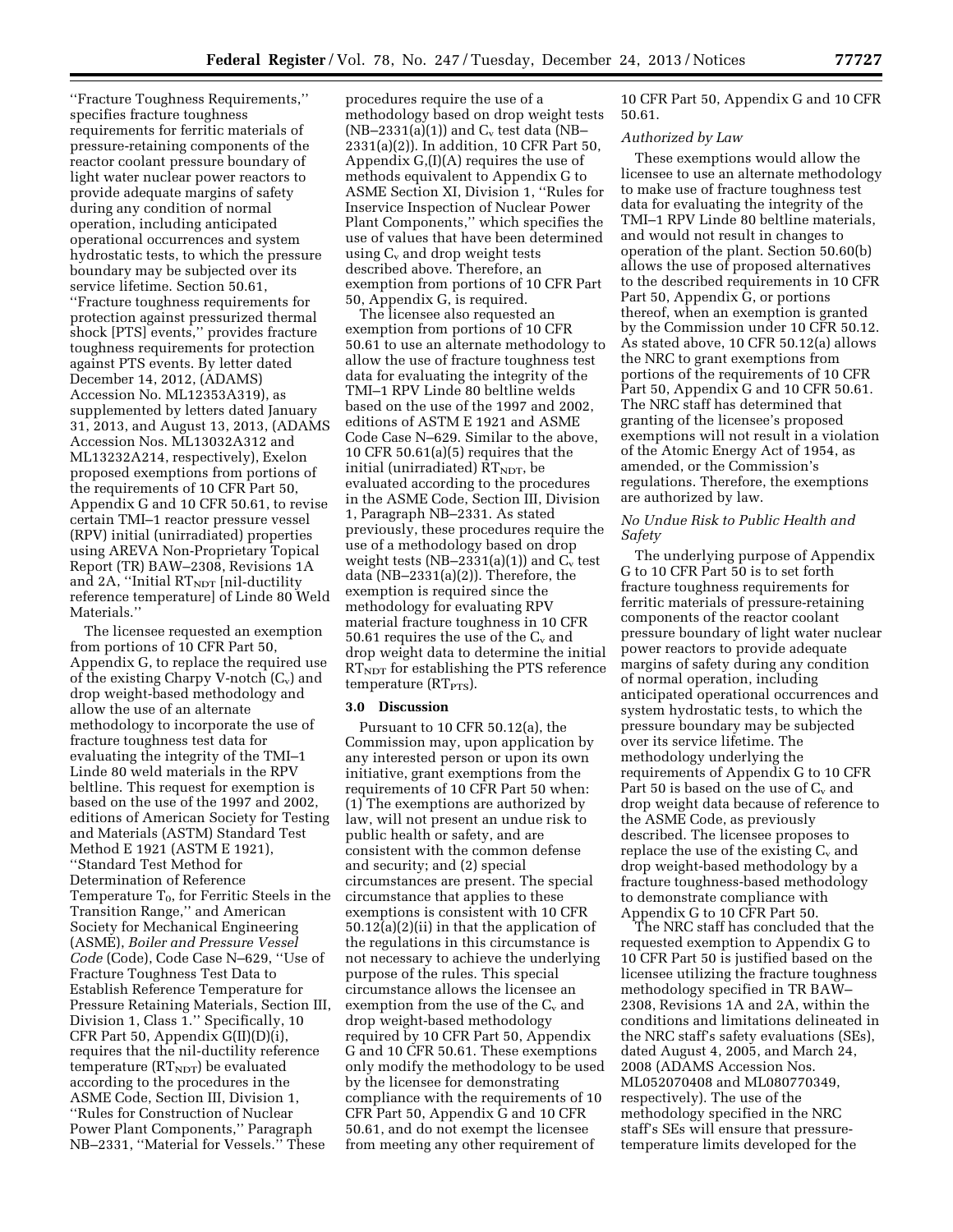TMI–1 RPV will continue to be based on an adequately conservative estimate of RPV material properties and ensure that the pressure-retaining components of the reactor coolant pressure boundary retain adequate margins of safety during any condition of normal operation, including anticipated operational occurrences. This exemption only modifies the methodology to be used by the licensee for demonstrating compliance with the requirements of 10 CFR Part 50, Appendix G(II)(D)(i) and 10 CFR Part 50, Appendix G(I)(A), and does not exempt the licensee from meeting any other requirement of Appendix G to 10 CFR Part 50.

Based on the above information, no new accident precursors are created by allowing an exemption from the use of the existing  $C_v$  and drop weight-based methodology and the use of an alternative fracture toughness-based methodology to demonstrate compliance with Appendix G to 10 CFR Part 50; thus, the probability of postulated accidents is not increased. Also, based on the above information, the consequences of postulated accidents are not increased. Therefore, there is no undue risk to public health and safety associated with the proposed exemption to Appendix G to 10 CFR Part 50.

The underlying purpose of 10 CFR 50.61 is to establish requirements for evaluating the fracture toughness of RPV materials to ensure that a licensee's RPV will be protected from failure during a PTS event. The licensee seeks an exemption from portions of 10 CFR 50.61 to use a methodology for the determination of adjusted/indexing reference temperatures. The licensee proposes to use ASME Code Case N–629 and the methodology outlined in its submittal, which are based on the use of fracture toughness data, as an alternative to the  $C_v$  and drop weightbased methodology required by 10 CFR 50.61 for establishing the initial, unirradiated properties when calculating  $RT<sub>PTS</sub>$  values. The NRC staff has concluded that the exemption is justified based on the licensee utilizing the methodology specified in the NRC staff's SEs regarding TR BAW–2308, Revisions 1A and 2A, dated August 4, 2005, and March 24, 2008, respectively. This TR established an alternative method for determining initial (unirradiated) material reference temperatures for RPV welds manufactured using Linde 80 weld flux (i.e., ''Linde 80 welds'') and established weld wire heat-specific and Linde 80 weld generic values of this reference temperature. These weld wire heatspecific and Linde 80 weld generic

values may be used in lieu of the  $RT<sub>NDT</sub>$ parameter, the determination of which is specified by paragraph NB–2331 of Section III of the ASME Code. Regulations associated with the determination of RPV material properties involving protection of the RPV from brittle failure or ductile rupture include Appendix G to 10 CFR Part 50 and 10 CFR 50.61, the PTS rule. These regulations require that the initial (unirradiated) material reference temperature,  $RT<sub>NDT</sub>$ , be determined in accordance with the provisions of the ASME Code, and provide the process for determination of RT<sub>PTS</sub>, the reference temperature  $RT<sub>NDT</sub>$ , evaluated for the end of license neutron fluence.

In TR BAW–2308, Revision 1, the Babcock and Wilcox Owners Group proposed to perform fracture toughness testing based on the application of the Master Curve evaluation procedure, which permits data obtained from sample sets tested at different temperatures to be combined, as the basis for redefining the initial (unirradiated) material properties of Linde 80 welds. The NRC staff evaluated this methodology for determining Linde 80 weld initial (unirradiated) material properties and uncertainty in those properties, as well as the overall method for combining unirradiated material property measurements based on  $T_0$  (initial temperature) values (i.e., initial, unirradiated nil-ductility reference temperature (IRT $_{T_0}$ )), with property shifts from models in Regulatory Guide (RG) 1.99, Revision 2, ''Radiation Embrittlement of Reactor Vessel Materials," which are based on  $C_v$ testing and a defined margin term to account for uncertainties in the NRC staff SE. Table 3 in the staff's SE of BAW–2308, Revision 1, dated August 4, 2005, contains the NRC staff-accepted  $IRT_{T_0}$  and initial margin (denoted as  $\sigma_i$ ) for specific Linde 80 weld wire heat numbers.

In accordance with the limitations and conditions outlined in the NRC staff's SE of TR BAW–2308, Revision 1, dated August 4, 2005, for utilizing the values in Table 3: (1) The licensee has utilized the appropriate NRC staffaccepted IRT $_{\rm T0}$  and  $\sigma_{\rm i}$  values for applicable Linde 80 weld wire heat numbers; (2) applied chemistry factors greater than 167 °F (the weld wire heatspecific chemical composition, via the methodology of RG 1.99, Revision 2, indicated that chemistry factors higher than 167 °F are applicable); (3) applied a value of 28 °F for  $\sigma\Delta$  (i.e., shift margin) in the margin term; and (4) submitted values for  $\Delta RT_{\text{NDT}}$  and the margin term for each Linde 80 weld in the RPV

through the end of the current operating license. Additionally, the NRC's SE for TR BAW–2308, Revision 2, concludes that the revised  $IRT_{T_0}$  and  $\sigma_i$  values for Linde 80 weld materials are acceptable for referencing in plant-specific licensing applications as delineated in TR BAW–2308, Revision 2, and to the extent specified under Section 4.0, ''Limitations and Conditions,'' of the SE, which states: ''Future plant-specific applications for RPVs containing weld wire heat 72105, and weld wire heat 299L44, of Linde 80 welds must use the revised IRT<sub>T<sub>0</sub></sub> and  $\sigma_i$ , values in TR BAW–2308, Revision 2.'' The TMI–1 RPV beltline lower nozzle belt to upper shell circumferential weld contains weld heat 72105. The following TMI–1 RPV beltline welds contain weld heat 299L44: Lower shell longitudinal weld (inner diameter 37 percent), and upper shell to lower shell circumferential weld. The licensee used the staffaccepted  $IRT_{T_0}$  and  $\sigma_i$  values for Linde 80 weld materials containing weld wire heats 299L44 and 72105. The NRC staff concludes that all conditions and limitations outlined in the NRC staff SEs for TR BAW–2308, Revisions 1A and 2A, have been met for TMI–1.

The use of the methodology in TR BAW–2308, Revisions 1A and 2A, will ensure the PTS evaluation developed for the TMI–1 RPV will continue to be based on an adequately conservative estimate of RPV material properties and ensure the RPV will be protected from failure during a PTS event. The NRC staff's SEs dated August 4, 2005, and March 24, 2008, stipulate that licensees utilize the fracture toughness methodology, specified in TR BAW– 2308, Revisions 1A and 2A, within the conditions and limitations delineated in the SEs.

Based on the above information, no new accident precursors are created by allowing an exemption to use an alternate methodology to comply with the requirements of 10 CFR 50.61 in determining adjusted/indexing reference temperatures; thus, the probability of postulated accidents is not increased. Also, based on the above information, the consequences of postulated accidents are not increased. Therefore, there is no undue risk to public health and safety.

# *Consistent With Common Defense and Security*

The proposed exemptions would allow the licensee to use alternate methodologies from those specified in 10 CFR Part 50, Appendix G, and 10 CFR 50.61, to allow the use of fracture toughness test data for evaluating the integrity of the TMI–1 RPV beltline